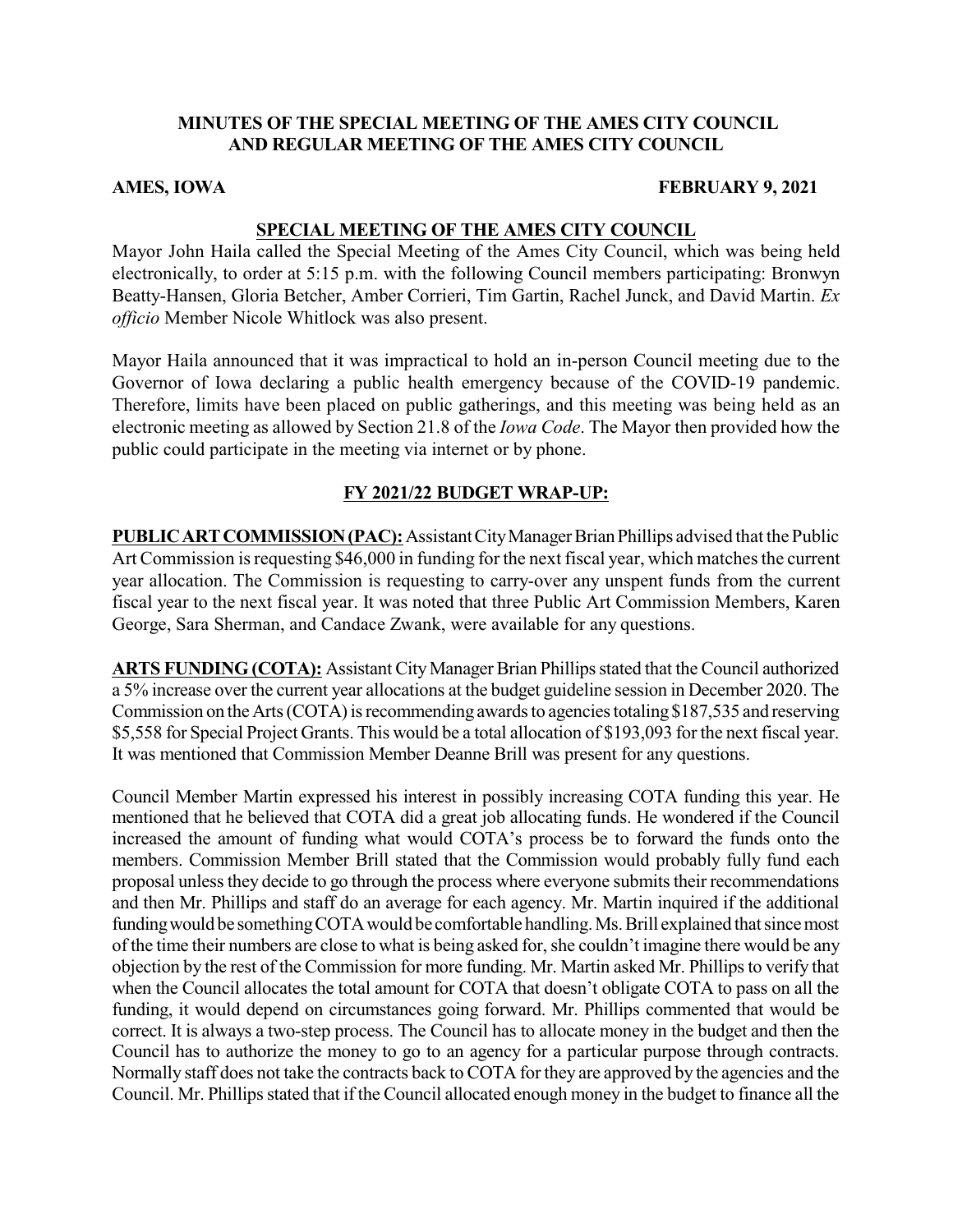requests they could go back to COTA and ask them if there would be any problem allocating all the money to the agencies.

The Mayor inquired if Council Member Martin was recommending the increase be a one-time allocation or something that would set a new benchmark. Mr. Martin replied that he meant it to be a one-time allocation.

**HUMANSERVICESFUNDING(ASSET):** AssistantCityManager Deb Schildroth pointed out that three ASSET volunteers were available for any questions: Andrea Rich, MaryBeth Golemo, and Jen Schill. CyRide Director Barb Neal and Assistant Director of Operations Chris Crippen were available for any transit funding questions.

Ms. Schildroth mentioned that four funders are in the ASSET process: 1) The City of Ames, 2) Story County, 3) United Way of Story County, and 4) Iowa State University Student Government. Collectively, the four funders had a total of \$4,653,506 available for FY 2022. This was a 4.6% increase over the current year. The City's portion was 34.5% or \$1,601,093 that was approved in December 2020. It was explained that the resources that are used by the ASSET volunteers in their decision-making process include the funding priorities, liaison reports, agencies budgets, and outcome data from the Clear Impact Scorecard. The ASSET Board approved the recommendations at its January 21, 2021 meeting. The amount of the recommendations is \$4,606,017, and of this amount the City's portion would be \$1,586,291. Ms. Schildroth stated that there is a total of \$47,490 in unallocated funds from all four ASSET funders. The City's portion of the unallocated funds is \$14,802.

Ms. Schildroth explained there were five agencies who requested level funding or a reduction in their requests compared to the current fiscal year. This was primarily due to the types of services that were provided and the uncertainty of the COVID-19 pandemic. She pointed out that YWCA made a firsttime request to the City. The ASSET volunteers determined that the Youth Development and Social Adjustment service and one of the Advocacy services meet the City's priorities and recommended funding in the amount of \$2,917.

Ms. Schildroth mentioned that Primary Health Care (PHC) is a new agency to the ASSET process starting in FY 2022, and will be providing Dental Clinic services. PHC requested \$95,000, which was a level request to what MICA had requested a year ago. MICA had requested funding for child dental services and the volunteers felt that those funds would be better appropriated to PHC for the direct dental care they will be providing to children. The total that PHC could be receiving is \$97,475. Rather than allocating the funds to MICA, the recommendation is to sequester the funds, in the amount of \$2,475, until the time comes when PHC would need them.

Ms. Schildroth reviewed HIRTA and reminded everyone that there were extensive conversations regarding HIRTA's increased request to the City during the budget issues discussion in December 2020. The recommended funding for the City is a 4% increase for a total of \$42,664. A coordinated effort between CyRide and HIRTA is underway to identify riders who qualify for Dial-A-Ride.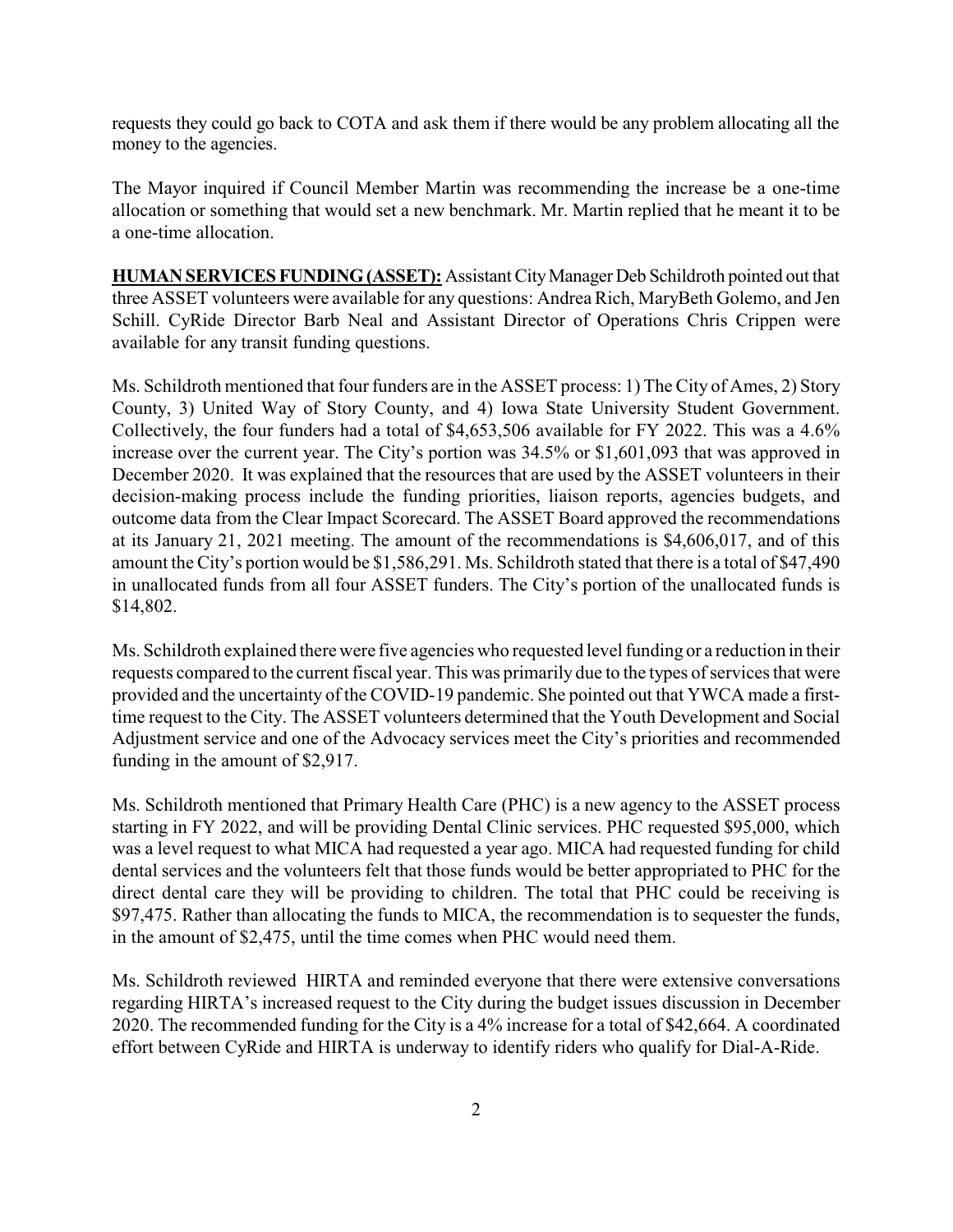Assistant City Manager Schildroth stated that the Volunteer Center of Story County is looking at significant reductions in funding across all the funders, especially in the Volunteer Management Service. ASSET started addressing this about a year ago when funding was reduced by 30%. The ASSET volunteers continued to determine that the Volunteer Management Services do not align with funder priorities, and the Youth Engagement service does align, but at a lower priority level for funders. For Volunteers Services and Youth Engagement, the City's funding would be changing from \$7,650 to \$3,285. It was recommended that the funds be sequestered until documentation is received from the Volunteer Center of Story County on the financial stability of the organization. Council Member Gartin inquired as to how the decision was made to not fund the Volunteer Center of Story County. Ms. Schildroth commented that it was primarily the Volunteer Management Service. This is something that ASSET volunteers have been working with the Volunteer Center on for the past two and half years. ASSET volunteers are making sure that the services that are being provided support the ASSET agencies. They have been working on trying to identify what the volunteer needs are and what the Volunteer Center is doing to address those needs. Ms. Schildroth mentioned that they are finding that over 70% of the organization in ASSET are managing most of its own volunteer needs. Mr. Gartin commented that the Volunteer Center provides services a lot more broadly than just the ASSET agencies, and he wanted the rest of the Council to appreciate that if the Volunteer Center goes away it will have impacts on the community. He wanted to know if there were any options explored to try and work with the Volunteer Center to readjust so that they can meet the expectations of the ASSET process. Ms. Schildroth explained that they have been working with the Volunteer Center since Fall 2018.

**OUTSIDE FUNDING REQUESTS:** Assistant City Manager Brian Phillips explained that, for this year's requests, the Ames Farmers' Market is new and the Hunziker Youth Sports Complex requested a significant increase. There were not anychanges compared to last year'srequests. He pointed out that normally the Ames Farmers' Market is funded by the Ames Convention and Visitors Bureau (ACVB) Grant Program, but the application deadline was missed, and that is why the Ames Farmers' Market applied for funding through this program. It is staff's recommendation that if the \$7,000 award is made to the Ames Farmers' Market through the Outside Funding Request program, it be indicated that it is expected to be a one-time award and that in the future theyneed to applythrough the ACVB's program. Mr. Phillips commented that the \$7,000 would not be included into the base when comparing future years allocations. It was noted that this year the Council authorized enough funds to fully fund all the requests. Separate from these funds, a request from the Ames Economic Development Commission (AEDC) for the Workforce Development Program was evaluated. This request is paid from Hotel/Motel Taxes. Additionally, funds to reimburse the Parking Fund for lost revenue due to waiving parking meter fees have been requested by Ames Main Street.

**OTHER REQUESTS:** Council Member Betcher mentioned that she would like to add \$10,000 to cover an educational program for painting the storm drain inlets. City Manager Steve Schainker advised that if the funds are going to be used for education, it would come from the Storm Sewer Utility fund and would be in the fiscal year budget for 2021/22.

Mr. Schainker wanted to know if Ms. Betcher intended to have staff bring back the criteria for the program. Ms. Betcher mentioned she is not sure the Council is ready for that yet. She wanted to put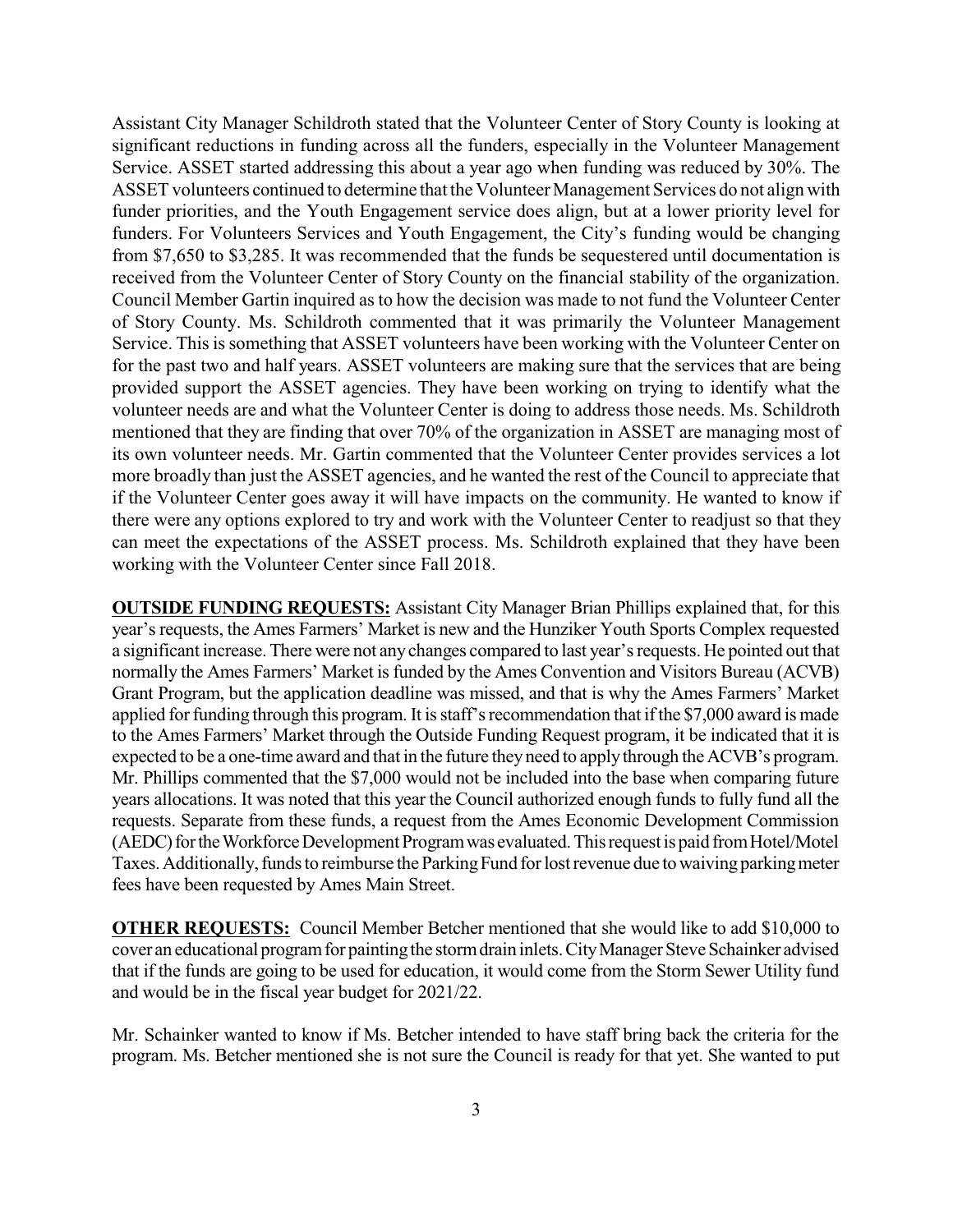money in the budget and then put the request on a future Agenda to discuss. Mayor Haila wanted to clarify that further direction would come from the City Council as it gets closer to July 2021.

Moved by Betcher, seconded by Corrieri, to add \$10,000 from the 2021/22 Storm Sewer Utility fund to cover a pilot painting program for the storm drain inlets to educate about the watershed and the environment.

Vote on Motion: 6-0. Motion declared carried unanimously.

#### **PUBLICINPUTONCAPITALIMPROVEMENTSPLAN(CIP)ANDOPERATINGBUDGET:** Mayor Haila opened public input.

Jodi Stumbo, 225 South Kellogg Avenue, Ames, stated she was representing the Bridge Home. She commented on the Volunteer Center for Story County and the importance that it does bring for some of the smaller nonprofits. She noted that the Bridge Home relies on the Volunteer Center for its volunteer program. The Bridge Home does not have the staff capacity to cover everything they do. Ms. Stumbo mentioned that she just wanted to share that the community does need the Volunteer Center.

Merlin Pfannkuch, 1424 Kellogg Avenue, Ames, explained that he wanted to have a better idea of when the figures for the Iowa Reinvestment District were going to be presented. Mr. Pfannkuch mentioned that it was noted on February 9, 2021, that the figures were going to be presented. He noted that there is the Indoor Aquatic Center, Starbucks, and the Downtown Plaza.

City Manager Schainker mentioned that the deadline to take advantage of the state incentive program, Iowa Reinvestment District Program, is February 22, and the first step is for the City to submit a preapplication. Staff will come before the Council to report all the information that they have to date, which they will do on Tuesday, February 16, 2021. The action will be if the Council wants to submit the pre-application. Mr. Schainker explained that they are trying to get as much information as they can to complete the application. Some of the projects are under the control of the City, but they are waiting on the major Mixed-Use Development, which is the key to generating the revenue needed. Staff didn't have an opportunity to meet with the developers for their first meeting until this week, so they have asked for a Special Meeting next week.

The Mayor closed public input when no one else came forward.

**AMENDMENTSTOTHE2021-26CAPITALIMPROVEMENTSPLAN(CIP):**Finance Director Duane Pitcher stated that the information on the East Industrial Sewer Line that was posted online wa correct; however, the information in the printed books on the Summary Pages was incorrect. He noted that this is a TIF abated portion and has no impact on property taxes or the levy.

Moved by Corrieri, seconded by Martin, to adjust the FY 2021/22 CIP total from \$42,891,061 to \$43,091,061 to reflect that the East 13<sup>th</sup> Street Sanitary Sewer Extension project was increased from \$2,500,000 to \$2,700,000.

Roll Call Vote: 6-0. Motion declared carried unanimously.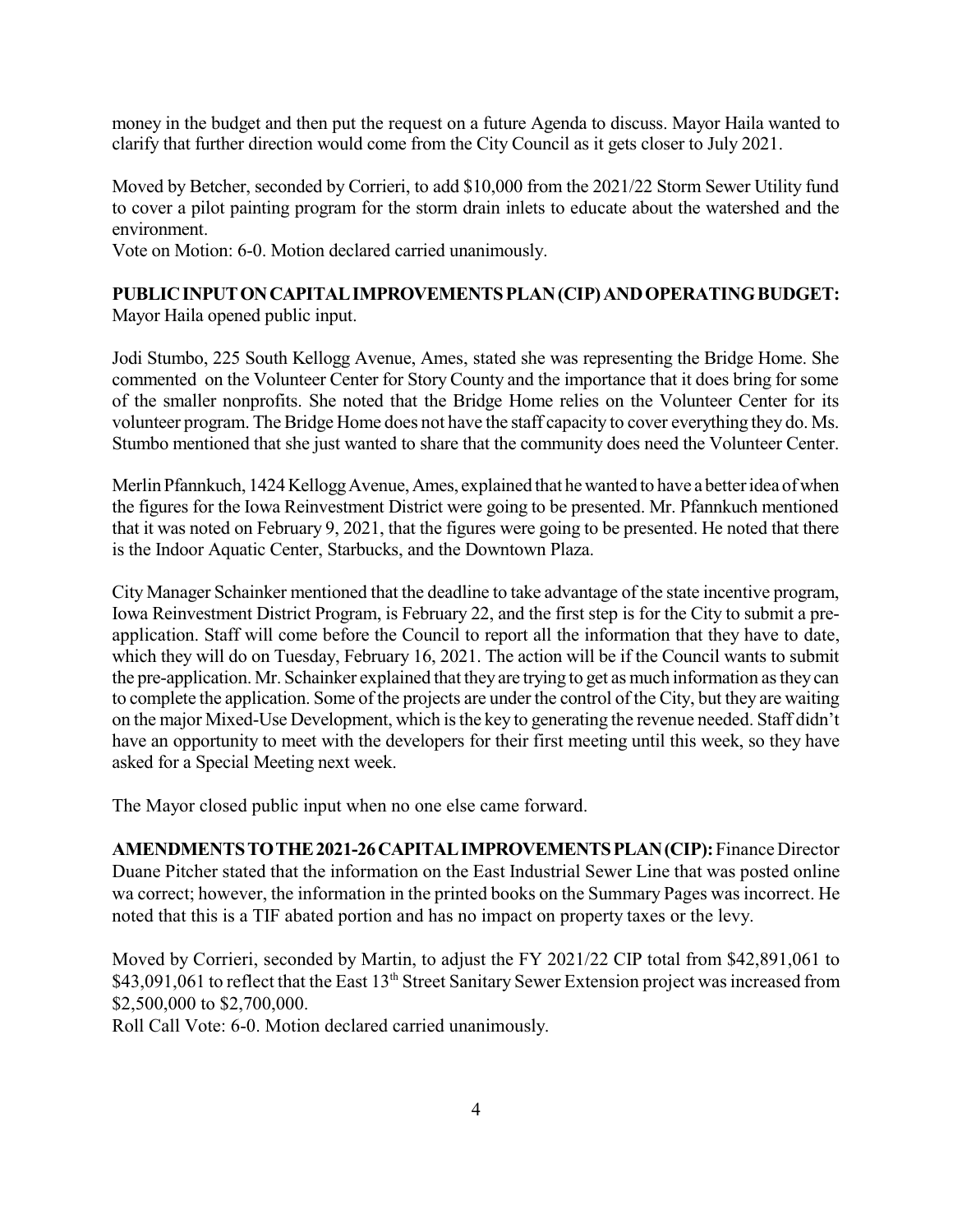Council Member Betcher asked about the money that is in the CIP for replacing the carpet at the Library in Years 2 - 3 of the CIP. She thought this was to be done during a ten-year replacement program. She noted that there hasn't been a lot of foot traffic this past year, and she wanted to know if this could be pushed back to get more life out of the carpet. Mr. Schainker explained that he believed they could keep it the CIP and then speak with the Library Director about expanding it further in the future.

Moved by Betcher, seconded by Beatty-Hansen, to approve the 2021-26 Capital Improvements Plan (CIP), as amended.

Roll Call Vote: 6-0. Motion declared carried unanimously.

**AMENDMENTS TO FY 2020/21 ADJUSTED BUDGET:** Assistant City Manager Schildroth explained that Primary Health Care (PHC) was contacted last spring by MICA. MICA had made the decision to close its dental clinic. PHC had provided dental services in other locations and part of what PHC needed to do was build-out its clinic location in Ames along with having all the equipment available to provide dental services. PHC went to each ASSET funder that had originally allocated funds to the MICA dental clinic requesting to have those funds that were set aside for MICA's dental clinic transferred over to them. Mayor Haila added that the funding is not an additional amount, but a shift from MICA to Primary Health Care.

Moved by Martin, seconded by Corrieri, to add \$95,000 in Local Option Sales Tax funding for the Dental Clinic funding to Primary Health Care (as approved by City Council on August 28, 2020). Roll Call Vote: 6-0. Motion declared carried unanimously.

Mr. Schainker stated that there was a list of one-time projects that he recommended to fund from the General Fund; they are already incorporated into the budget. He noted that if the Council approves the budget, they will be approving those items.

Council Member Betcher inquired if there was a place in the budget where the money for the Diversity and Inclusion training for the City Council is located. Mr. Schainker mentioned that will need to be voted on later as he and the Mayor still need to speak with the National League of Cities (NLC) to see what the cost would be. There was Contingency money carried forward, but currently Mr. Schainker is unsure where the funding will come from.

Moved by Gartin, seconded by Corrieri, to approve the Adjusted Budget for FY 2020/21, as amended, including inter-fund transfers.

Roll Call Vote: 6-0. Motion declared carried unanimously.

**AMENDMENTS TO PROPOSED FY 2021/22 BUDGET:** Council Member Martin stated in December 2020, the Council had discussed the COTA funding. He explained that Council Member Gartin had encouraged the Council to fully fund COTA's request, and after thinking about the past motion he regretted voting against it. Mr. Martin mentioned that regarding COTA, it is not just a monetary injection, but a community stimulus. He went on to say that COTA is an established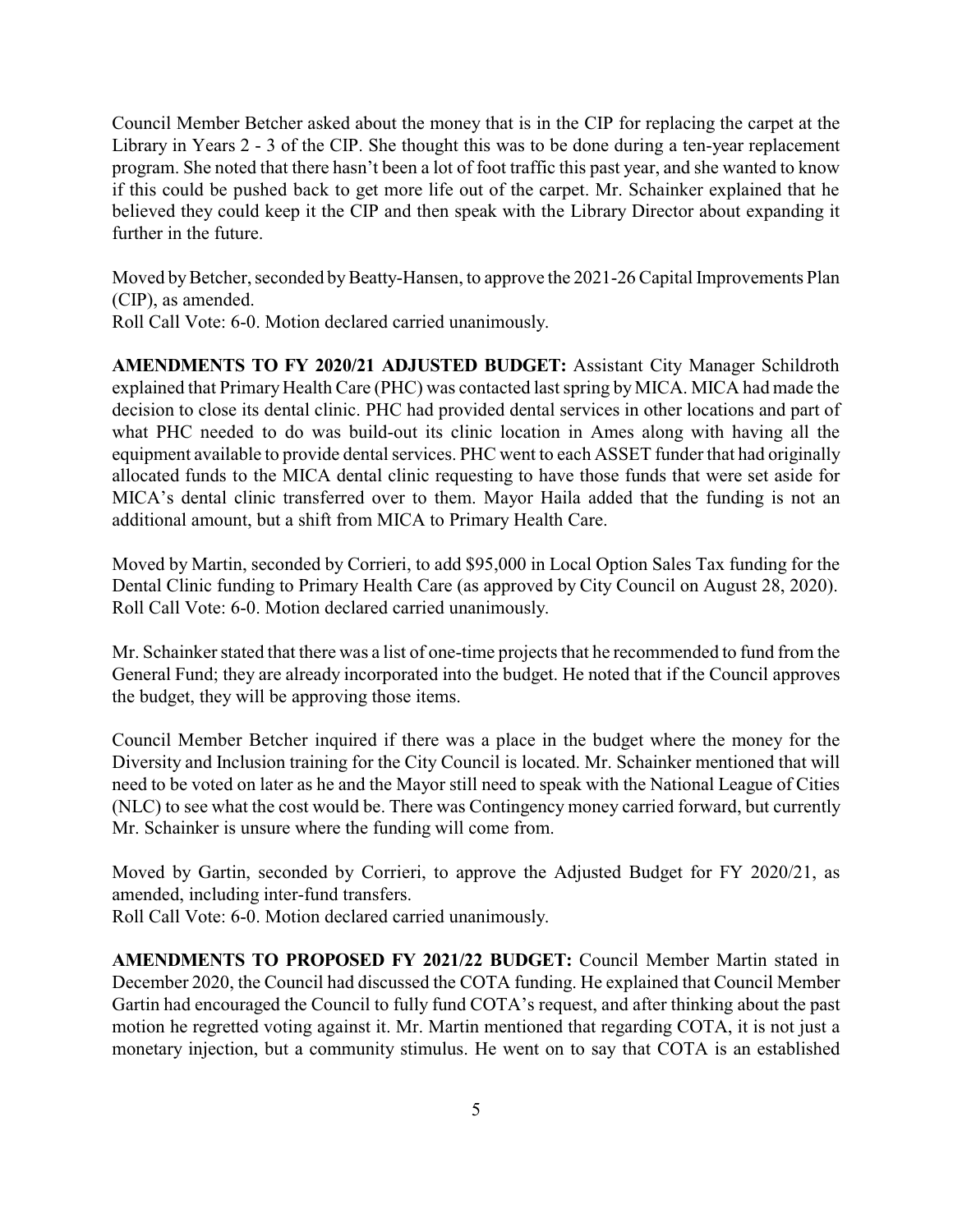program that has brought outreach throughout the community, and if the Council can help increase participation and attendance at those events, that could help with the loneliness experienced over the past year. Mr. Martin stated he is thinking of proposing a one-time increase given the circumstances of the past year. Mayor Haila asked Mr. Martin if he were recommending that the baseline for COTA be \$193,093. Mr. Martin stated that was his suggestion once staff prepares the charts for the Council and staff decides what number to use as a base for percentage increase. He also recommended adding a notation that the Council awarded an additional amount this year. Assistant City Manager Brian Phillips commented that they could add to the contracts the amount that was recommended, and the difference could be indicated as a one-time COVID supplement. Mr. Phillips mentioned that he would also include the breakdown in a letter that is sent to the agencies, so they understand the expectation.

Moved by Martin, seconded by Junck, to increase COTA funding by \$30,640 as a one-time increase for a total COTA budget for the fiscal year of \$223,733, subject to receiving a memo from COTA expressing acceptance of the increase or outlining any concerns that they would like Council to process.

Roll Call Vote: 6-0. Motion declared carried unanimously.

The Mayor indicated that the next item is ASSET and the total recommended ASSET allocation was \$1,601,093, which includes agency funding of \$1,586,291 and a reservation amount of \$14,802.

Council Member Gartin noted he is not prepared to make a specific budget recommendation, but he wanted to again discuss the Volunteer Center of Story County. He commented that if its website is accurate, they work with 7,000 volunteers. Mr. Martin stated he has long admired the work of Anne Owens at the Volunteer Center, and he is worried what would happen if the facility loses funding. Mr. Gartin wanted to know if there was some way for staff to reach out to the Volunteer Center and give guidance. Assistant City Manager Deb Schildroth stated that if that is the Council's wish to pursue an alternative funding process, they can discuss it with Ms. Owens. Council Member Corrieri mentioned that the ASSET volunteers and the administrative team for ASSET have more information on the Volunteer Center than the Council does, and it might be worthwhile for Mr. Schainker or Ms. Schildroth to brief the Council when they have their one-on-ones prior to Council meetings to get more background information before moving forward with any action. Council Member Betcher wanted to clarify that if the Council moved forward with its vote on ASSET, they would need an additional motion to sequester the Volunteer Center money for continuing discussions. Ms. Schildroth confirmed that was correct.

Moved Betcher, seconded by Gartin, to approve the total ASSET authorization in the amount of \$1,601,093.

Roll Call Vote: 6-0. Motion declared carried unanimously.

Moved by Beatty-Hansen, seconded by Corrieri, to authorize the reservation of \$14,802 in unused ASSET budgeted funds for additional needs that may arise in FY 2021/22. Roll Call Vote: 6-0. Motion declared carried unanimously.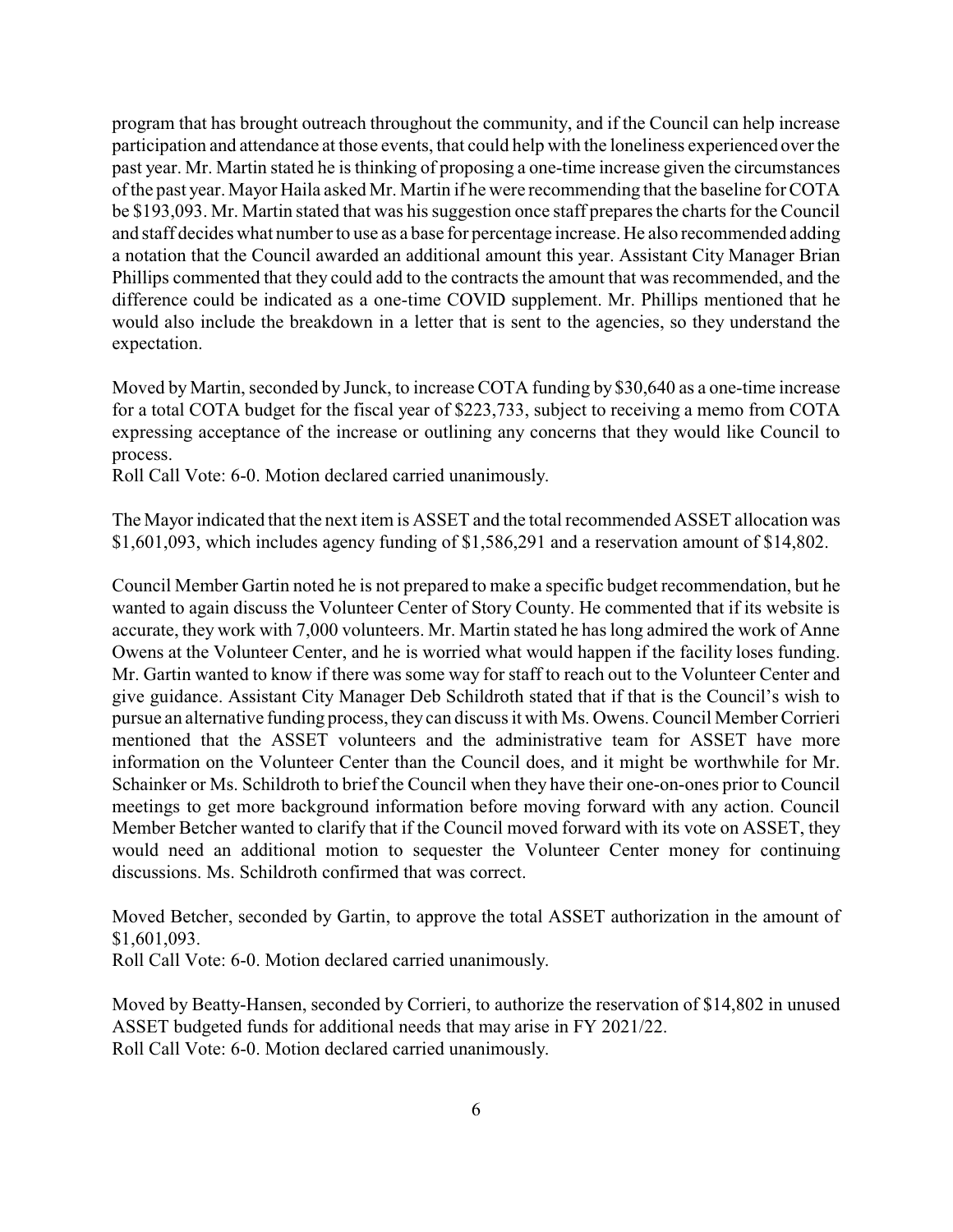Moved by Corrieri, seconded by Gartin, to sequester the FY 2022 funding for the Volunteer Center of Story County in the amount of \$3,285, pending documentation of financial stability of the organization.

Roll Call Vote: 6-0. Motion declared carried unanimously.

Moved by Betcher, seconded by Martin, to sequester \$2,475 from the amount allocated to Primary Health Care until a request is received for the use of those funds. Roll Call Vote: 6-0. Motion declared carried unanimously.

Moved by Martin, seconded by Corrieri, to approve the FY 2021/22 budget of \$46,000 for the Public Art Commission.

Roll Call Vote: 6-0. Motion declared carried unanimously.

Moved by Martin, seconded by Betcher, to approve \$15,000 for the AEDC Outside Funding Request (funded through the Hotel/Motel Tax for Workforce Development) for the FY 2021/22 Budget. Roll Call Vote: 6-0. Motion declared carried unanimously.

Moved by Betcher, seconded by Gartin, to approve a one-time funding allocation of \$7,000 for Ames Downtown Farmers Market (funded through the Local Option Sales Tax). Roll Call Vote: 6-0. Motion declared carried unanimously.

Moved by Martin, seconded by Betcher, to approve the Campustown Action Association (CAA) and Ames Main Street (AMS) Parking Waivers (funded through the Local Option Sales Tax) for the FY 2021/22 Budget in the amount of \$5,489.

Roll Call Vote: 6-0. Motion declared carried unanimously.

Moved by Corrieri, seconded by Junck, to approve the remaining Outside Funding Request total of \$218,762 (funded through the Local Option Sales Tax) for the FY 2021/22 Budget. Roll Call Vote: 6-0. Motion declared carried unanimously.

Moved by Corrieri, seconded by Gartin, to approve the proposed budget for FY 2021/22, as amended, including inter-fund transfers.

Roll Call Vote: 6-0. Motion declared carried unanimously.

# **SET PUBLIC HEARING DATE TO ADOPT A MAXIMUM CITY PROPERTY TAX LEVY**

**FOR FY 2021/22:** Moved by Betcher, seconded by Beatty-Hansen, to set February 23, 2021, as the date of the public hearing to adopt a Maximum Property Tax Levy for FY 2021/22**.** Roll Call Vote: 6-0. Motion declared carried unanimously.

# **REGULAR MEETING OF THE AMES CITY COUNCIL**

**CONSENT AGENDA:** Mayor Haila mentioned that staff had requested to pull Item No. 16, awarding 5-Year Enterprise Agreement to Carrier Access IT LC, of Clive, Iowa, for CISCO Security Software (Umbrella, ISE & Duo) for Information Technology Division in the amount of \$166,010.80,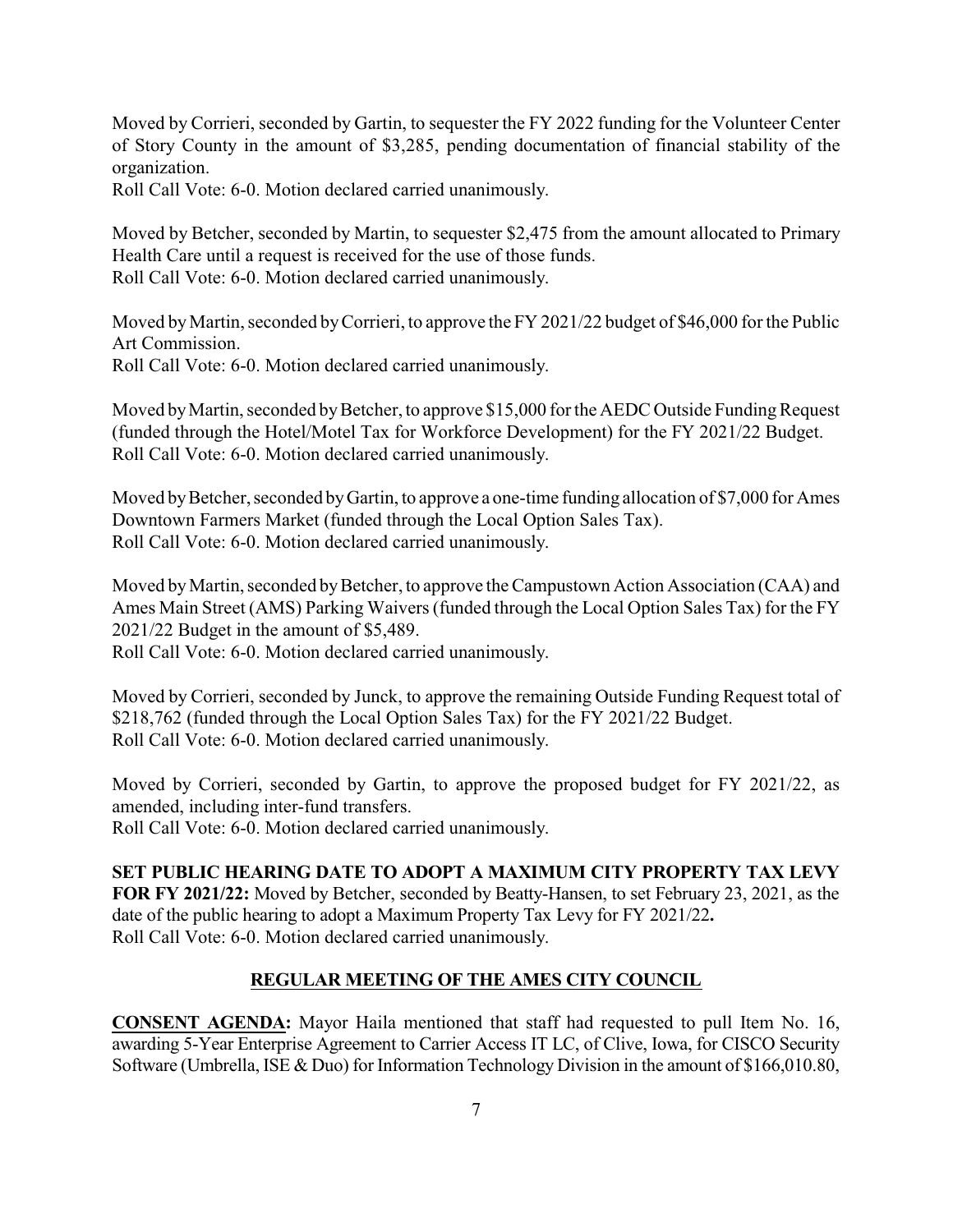to be paid \$33,202.16 annually from the Agenda as the signed Agreement had not been received yet.

Moved by Junck, seconded by Betcher, to approve the following items on the Consent Agenda.

- 1. Motion approving payment of claims
- 2. Motion approving Minutes of Special Meetings held January 19 and 29, 2021; and Regular Meeting held January 26, 2021
- 3. Motion approving Report of Change Orders for period January 16 31, 2021
- 4. Motion approving certification of Civil Service applicants
- 5. Motion approving ownership change for Class C Liquor License with Outdoor Service & Sunday Sales - Buffalo Wild Wings - 400 South Duff Avenue
- 6. Motion approval renewal of the following Beer Permits, Wine Permits, and Liquor Licenses:
	- a. Class E Liquor License with Class B Wine Permit, Class C Beer Permit (carryout) & Sunday Sales - Wal-Mart Supercenter #4256 (534 South Duff Ave)
	- b. Class C Liquor License with Outdoor Service & Sunday Sales Buffalo Wild Wings (400 South Duff Ave)
	- c. Class E Liquor License with Class B Wine Permit, Class C Beer Permit (carryout)  $\&$ Sunday Sales - goPuff (615 South Dayton Ave)
- 7. RESOLUTION NO. 21-056 approving reappointment of Council Member Betcher to Ames Convention and Visitors Bureau Board of Directors
- 8. RESOLUTION NO. 21-057 approving reappointment of Council Member Corrieri to Squaw Creek Watershed Management Authority
- 9. RESOLUTION NO. 21-058 approving Encroachment Permit Agreement for sign at 109 Welch Avenue.
- 10. RESOLUTION NO. 21-059 approving 2020 Resource Recovery Plant Annual Report
- 11. RESOLUTION NO. 21-060 approving Master Wireless Attachment Agreement with USCOC to Greater Iowa, LLC d/b/a US Cellular Corporation for Electric Services
- 12. RESOLUTION NO. 21-061 approving contract with the Department of Natural Resources for Watershed Assessment for Headwaters of the South Skunk River (as part of the Headwaters of the S. Skunk River Watershed Management Authority)
- 13. RESOLUTION NO. 21-062 approving Transportation Alternatives Program (TAP) Funding Agreement with Iowa Department of Transportation for 2020/21 Shared Use Path System Expansion - Vet Med Trail (S. 16<sup>th</sup> Street to S. Grand Avenue)
- 14. RESOLUTION NO. 21-063 approving dedication of right-of-way from 2110 S. Duff Avenue for the FY 2020/21 U.S. Highway 69 Improvements project
- 15. Bulbs for the UV disinfection system at the Water Pollution Control Facility:
	- a. RESOLUTION NO. 21-064 approving waiver of the City's Purchasing Policy requirement for competitive bidding and allowing sole-source procurement of OEM bulbs
	- b. RESOLUTION NO. 21-065 approving sole source procurement of OEM bulbs from MC 2 of Des Moines, Iowa, in the amount of \$51,246.26
- 16. RESOLUTION NO. 21-067 approving preliminary plans and specifications for the Flood Mitigation - River Flooding Tree Clearing project; setting February 24, 2021, as bid due date and March 9, 2021, as date of public hearing
- 17. Top-O-Hollow Substation Construction:
	- a. RESOLUTION NO. 21-068 approving Change Order No. 7 to deduct \$142,088.78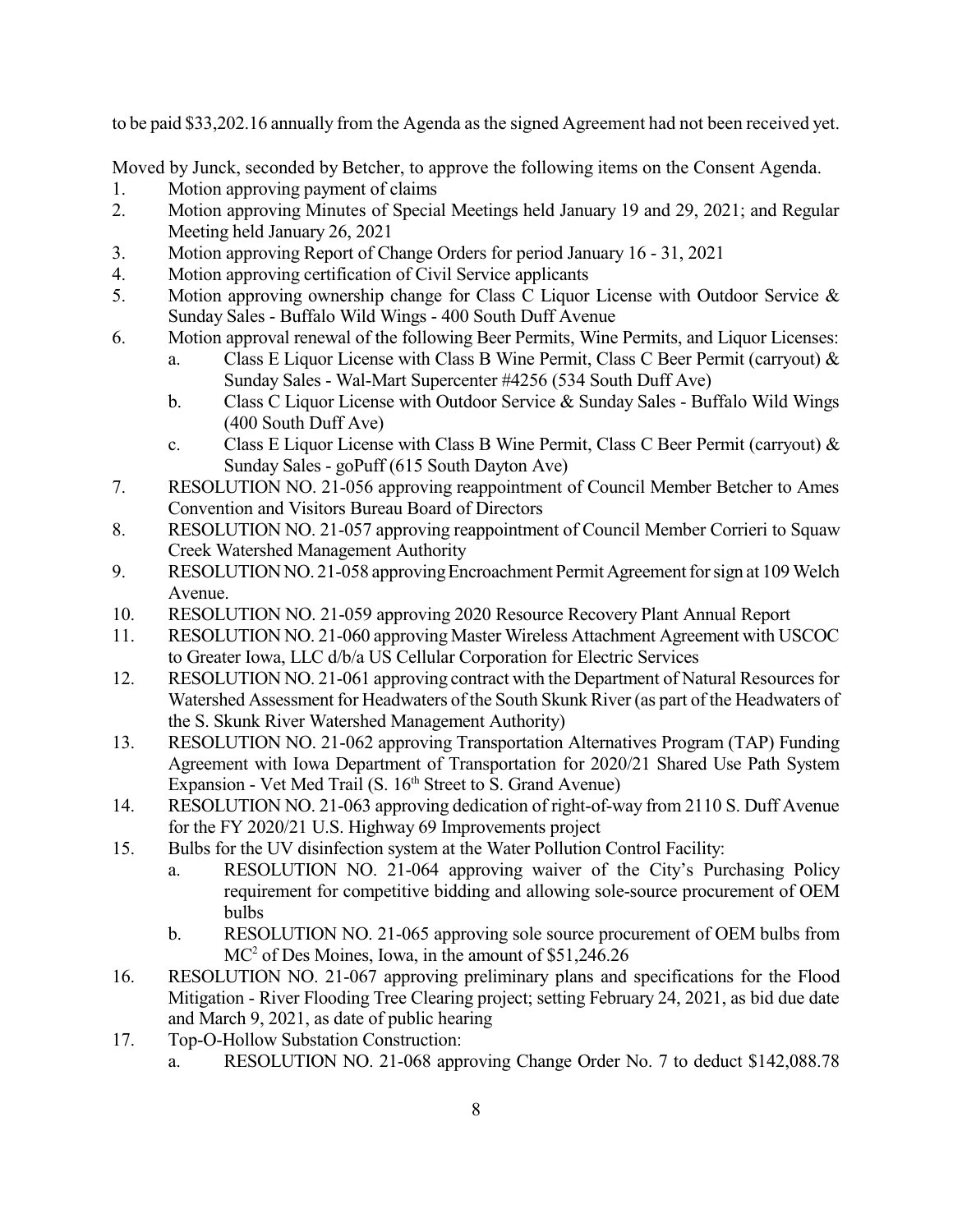from the contract balance with Primoris Aevenia, Inc., of Johnston, Iowa

- b. RESOLUTION NO. 21-069 accepting completion
- 18. RESOLUTION NO. 21-070 approving contract and bond for 2020/21 Pavement Restoration Slurry Seal Program
- 19. RESOLUTION NO. 21-071 accepting completion of public improvements and releasing security for LDY Subdivision
- 20. RESOLUTION NO. 21-072 accepting completion of Ames/ISU Ice Arena Lighting Project
- 21. RESOLUTION NO. 21-073 accepting completion of the Water Treatment Plant Maintenance and Storage Building
- 22. RESOLUTION NO. 21-074 accepting completion of Year Four of the Five-Year Water Plant Well Rehabilitation Contract

Roll Call Vote: 6-0. Motions/Resolutions declared carried/adopted unanimously, signed by the Mayor, and hereby made a portion of these Minutes.

**PUBLIC FORUM:** Merlin Pfannkuch, 1424 Kellogg Avenue, Ames, stated he was disappointed that the Council Goal Setting was held in a venue that could not be live-streamed. He noted that during a pandemic to not live-stream the meeting was a foolish move on the part of the City. Mr. Pfannkuch noted that maybe the meeting was held at the new Water Treatment Plant in order to tour the Plant after the meeting, but he felt that the City had effectively shut the public out from the meeting and have continued to do so for the past 20 years. Mr. Pfannkuch wanted to know why the Council Goal-Setting meeting is always conducted at a venue where the City is pushing the intent of the open meetings law. He explained that he would have complained ahead of time, but he didn't discover the meeting was happening until a few days ago. His health is limited as to what he can watch this year. The problem that he sees is that once something is established it continues to happen without reconsidering. Mr. Pfrannkuch commented that he didn't see any reason why Saturday's meeting was not held like a regular City Council meeting. He mentioned that Council Member Beatty-Hansen wrote in her after-meeting summary, "I always find the annual goal setting/review to be one of the most interesting meetings of the year," and he would have liked to have had an opportunity to determine if he found the meeting to be interesting or dull. He noted that the Council made a poor decision not to televise the meeting, and asked that they treat the Goal-Setting meetings just like any other meeting.

**PRELIMINARY PLAT FOR SUNSET RIDGESUBDIVISION, 11 TH ADDITION:** Planning and Housing Director Kelly Diekmann mentioned that this item is a replat of the final addition to the Sunset Ridge Subdivision, to account for two lots that have been added over the past 15 years.

Moved by Martin, seconded by Gartin to adopt RESOLUTION NO. 21-075 approving the Preliminary Plat for Sunset Ridge Subdivision, 11<sup>th</sup> Addition.

Roll Call Vote: 6-0. Resolution declared adopted unanimously, signed by the Mayor, and hereby made a portion of these Minutes.

**HEARING ON 2019-20 SANITARY SEWER REHABILITATION (BASIN 10):** Public Works Director John Joiner mentioned that the bids came in below the Engineer's estimate and well within the budget.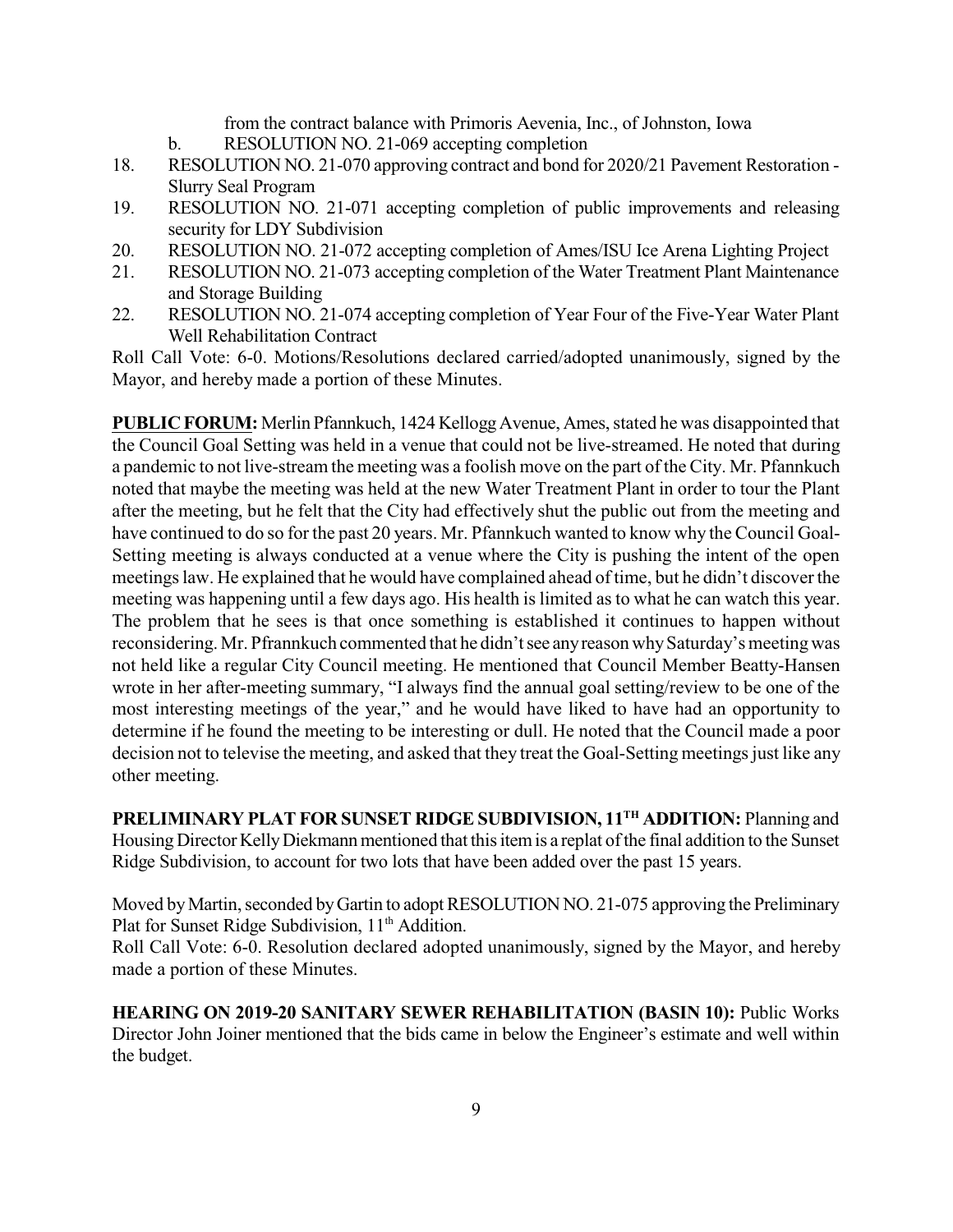The Mayor opened the public hearing. There was no one wishing to speak, and the hearing was closed.

Moved by Beatty-Hansen, seconded by Junck, to adopt RESOLUTION NO. 21-076 approving the final plans and specifications and awarding a contract to Municipal Pipe Tool Co. LLC, of Hudson, Iowa, in the amount of \$952,843.78 as the Base Bid and \$330,320 as the Alternate 1, for a total contract in the amount of \$1,283,163.78.

Roll Call Vote: 6-0. Resolution declared adopted unanimously, signed by the Mayor, and hereby made a portion of these Minutes.

**HEARING ON BAKER SUBDIVISION GEOTHERMAL HEAT PUMP SYSTEM:** The public hearing was opened by the Mayor. He closed the hearing after no one asked to speak.

Moved by Betcher, seconded by Junck, to adopt RESOLUTION NO. 21-077 approving the final plans and specifications and awarding a contract to Thorpe Water Development Company, of Ankeny, Iowa, in the amount of \$235,835 (inclusive of Iowa sales tax).

Roll Call Vote: 6-0. Resolution declared adopted unanimously, signed by the Mayor, and hereby made a portion of these Minutes.

**DISPOSITION OF COMMUNICATIONS TO COUNCIL:** Mayor Haila explained that there were six items on dispositions. The first itemwas a memo from Mark Lambert, CityAttorney requesting for the Council to direct him to clarify Section 17.25 of the *Ames Municipal Code*, "Pawnbrokers, Itinerant Dealers and Secondhand Dealers. City Attorney Mark Lambert commented that staff had found an error in the Ordinance that left out Secondhand Dealers from the requirement of a Permit, and this will correct that error.

Moved by Gartin, seconded by Betcher, to direct the City Attorney to clarify Section 17.25 of the *Ames Municipal Code*, "Pawnbrokers, Itinerant Dealers and Secondhand Dealers.**"** Vote on Motion: 6-0. Motion declared carried unanimously.

The second item was a letter from Sandi Risdal, Executive Director for Habitat for Humanity of Central Iowa, requesting to purchase the property located at 1126 Grand Avenue for the purpose of rebuilding an affordable family home. City Manager Steve Schainker recommended referring the request to staff for further action.

Moved by Betcher, seconded by Beatty-Hansen, to refer the letter from Sandi Risdal regarding the purchase of the property located at 1126 Grand Avenue to staff for further action. Vote on Motion: 6-0. Motion declared carried unanimously.

The third item was a memo from Sara VanMeeteren, Building Official, regarding staff's response to the Council's referral about adding ragweed to the City's noxious weed list.

Moved by Martin, seconded by Corrieri, to follow the staff recommendations and to send an appropriate letter to the original requester of this investigation. Vote on Motion: 6-0. Motion declared carried unanimously.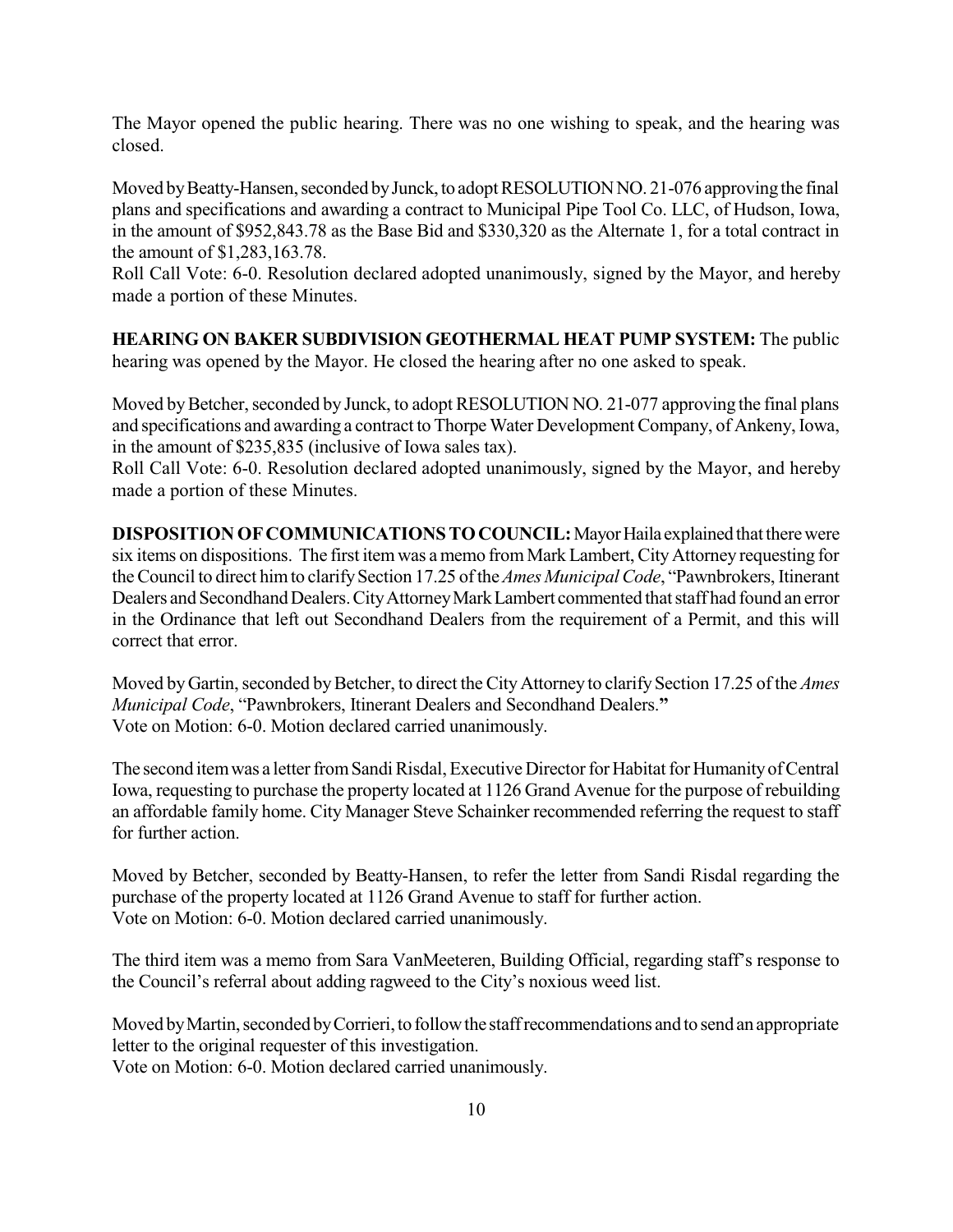Items four, five, and six were memos from Damion Pregitzer, Traffic Engineer, regarding staff's response to the Council's referral about excessive speeding on Ash Avenue, Delaware Avenue, and Cessna Street. Council Member Betcher stated that if she understood the memos correctly if the Council doesn't do anything with the traffic reports, Mr. Pregitzer will take any action that he feels is warranted based on the situations. Public Works Director John Joiner commented that would be correct. The recommendations would all be followed up on unless the Council gives a different direction for staff to take. Mr. Schainker noted that the recommendations on Ash Avenue could be done immediately as the funds are available from the Accessibility Enhancement Program.

Mayor Haila asked Director Joiner to explain what the recommended staff improvements were for Ash Avenue, Delaware Avenue, and Cessna Street. Mr. Joiner stated for Ash Avenue, staff found that there were some speeding issues so staff is recommending a four-way stop at Country Club Boulevard and Ash Avenue and to add an enhanced pedestrian crossing that will provide access to the separated bike and walkway. This is anticipated to help with the mix and speed of traffic. There will be dynamic feedback signs put up farther south of the corridor. For Delaware Avenue, Mr. Joiner noted that there were not any speeding issues on the northern part (by Utah Drive), but speeding issues were found farther south by Dover Drive. Staff is going to work with the Police Department to have increased enforcement and staff has new data capabilities to track, monthly, the generalized speeds of any corridor. Staff will continue to monitor the area. Council Member Martin asked Director Joiner if staff believed the increased enforcement concerned northbound traffic on Delaware Avenue more than southbound traffic on Delaware Avenue. Mr. Joiner mentioned that it was southbound traffic on Delaware closer to Dover Drive. A study was done on Cessna Street and didn't find a speeding issue in the area, but the residents thought traffic may be different depending on the time of the year. When staff looked at the monthly data, they did find an increase in the February through April time period, but after that everything normalized. When looking at the year as a whole the speed stayed the same. Staff did agree to add flashing red lights to the all-way stops at Cessna and Beach.

Council Member Betcher inquired if staff had been in contact with the neighbors regarding the findings of the traffic studies. Mr. Joiner confirmed that staff had reached out to the individuals who had submitted the requests. Mayor Haila stated that, due to no motions being made by the Council, they agree with staff's recommendations.

**COUNCIL COMMENTS:** Moved by Corrieri, seconded by Gartin, to get a memo from the City Manager on a plan for the funding and implementation for a mini pitch. Vote on Motion: 6-0. Motion declared carried unanimously**.**

Moved by Gartin, seconded by Betcher, to direct staff to reach out to the Volunteer Center and encourage them to make any proposals that they think are warranted for funding in light of the reduction they received.

Council Member Gartin commented that this motion doesn't commit the Council to anything, but gives the Volunteer Center a path to make a proposal if there are concerns that are more serious to take into account. He wanted to extend the opportunity for the Volunteer Center to visit with the Council.

Council Member Martin asked if it was clear that due to the city's change in ASSET funding, the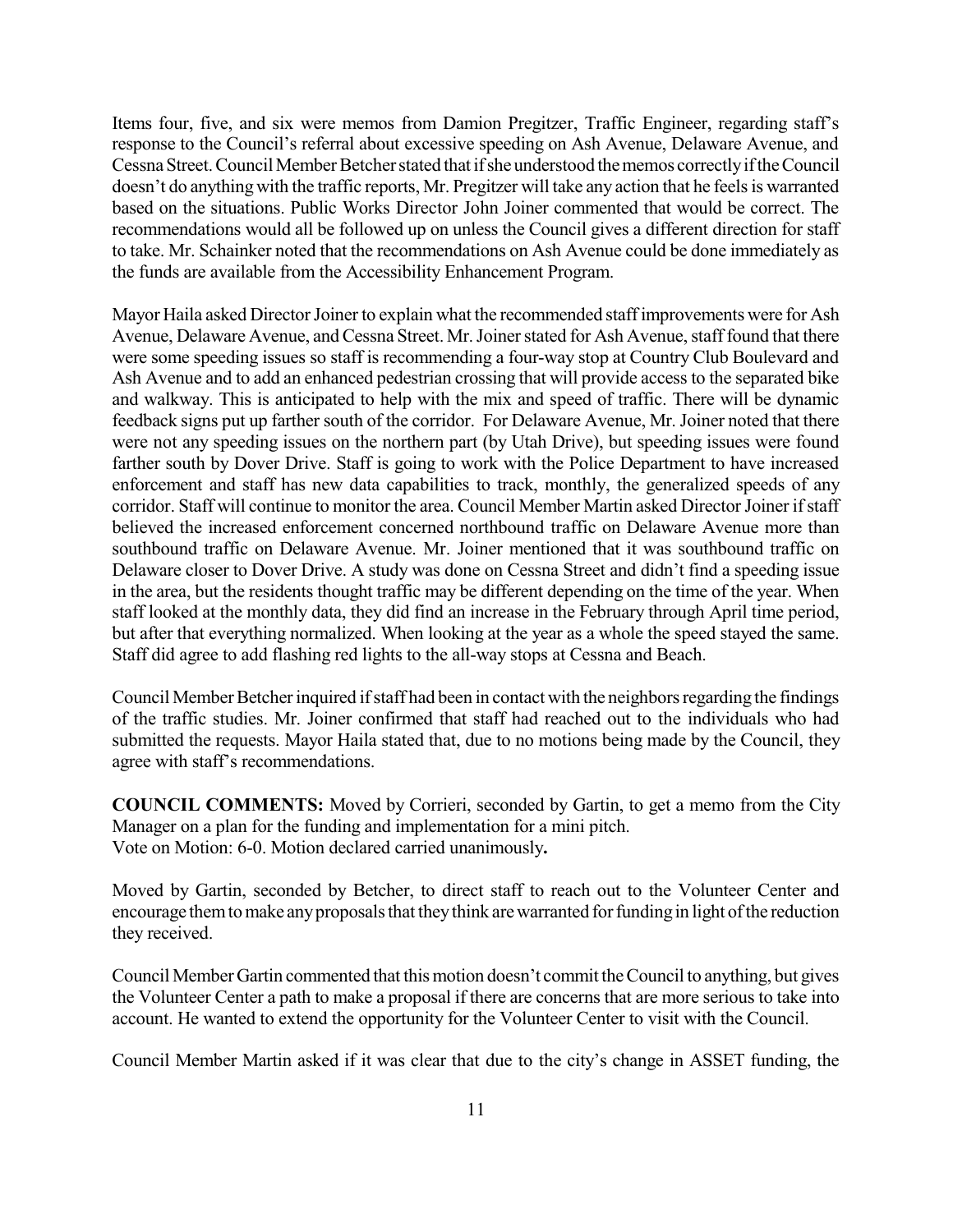Volunteer Center isin financial peril. Assistant City Manager Deb Schildroth stated that the City does not know that information, but over 60% of the Volunteer Center's revenue comes from ASSET. It does have a few other outside contracts that provide around \$29,000 for other services. Ms. Schildroth noted that staff wants to have a dialogue with Ms. Owens and the Board Members to see what plans they may have in place. Ms. Schildroth pointed out that the City's funding recommendations have been posted publicly for the agencies since January 22, 2021. United Way has approved the ASSET recommendations, Story County considers the recommendations next week, and the Student Government will review it at the end of February 2021. Mr. Martin wanted to know if the Outside Funding process would be appropriate for the Volunteer Center to request funds. Assistant City Manager Brian Phillips mentioned that just like ASSET there are criteria for what the Council is interested in buying through the Outside Funding process. He noted that the criteria are published along with the application. Mr. Phillips pointed out that the Outside Funding money comes from the Hotel/Motel tax, which is the same as ASSET. Council Member Corrieri mentioned that she would not support the motion based on what she said earlier, and at some point in the future, the Council is going to receive an update from the Administrative Team on the Volunteer Center. Ms. Corrieri thought it was premature to encourage the Volunteer Center to apply for other funding from the City when the Council has no idea what their plan is for sustainability or services in Story County. Council Member Betcher stated she seconded the motion to discuss this topic, but she thought the motion meant it would come after the discussion that ASSET will have with the Volunteer Center of Story County. Mr. Gartin commented that the Council doesn't need to approve his motion; the Volunteer Center could initiate a dialog with City staff, but he thought it would send a message to the Volunteer Center that the City values its services. Mr. Gartin mentioned that the ASSET process is independent of his motion.

Vote on Motion: 2-4. Voting Aye: Beatty-Hansen, Gartin. Voting Nay: Betcher, Corrieri, Junck, Martin. Motion failed.

Council Member Betcher mentioned that she believed what Council Member Gartin was recommending could still happen after the ASSET process goes through its discussion with the Volunteer Center. She noted that the Volunteer Center does provide a valuable service.

Mayor Haila noted that he needed to call a Special Meeting next Tuesday, February 16, 2021, at 6:00 p.m. for the purposes of reviewing the Iowa Reinvestment Program Pre-Application.

**CLOSED SESSION:** Council Member Gartin asked City Attorney Mark Lambert if there was a legal reason to go into Closed Session. Mr. Lambert replied in the affirmative, citing Section 21.5(1)c, *Code of Iowa,* to discuss matters presently in or threatened to be in litigation.

Moved by Gartin, seconded by Betcher, to go into Closed Session under Section 21.5(1)c, *Code of Iowa*, to discuss matters presently in or threatened to be in litigation. Roll Call Vote: 6-0. Motion declared carried unanimously.

The Council entered Closed Session at 7:04 p.m. and reconvened in Regular Session at 7:26 p.m.

Moved by Beatty-Hansen, seconded by Betcher, to place the purchase of 2802 Arbor Street onto a future Agenda.